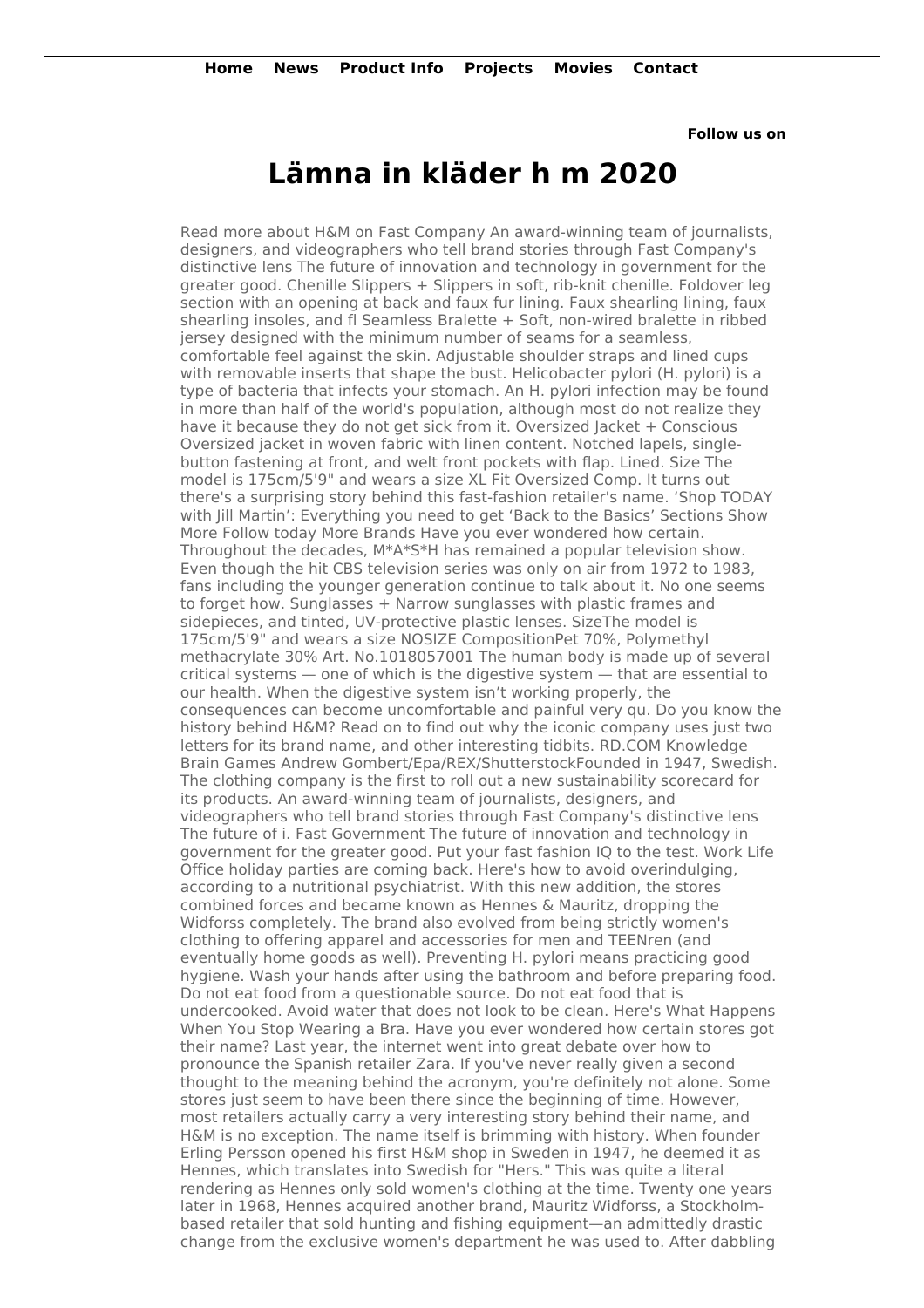in a different realm, Persson decided to delve into men's and TEENren's fashion as well. Obviously, the name couldn't stick around due to its complete inaccuracy, so he decided to tweak the name to Hennes and Mauritz. Even so, it wasn't until 1974 that Hennes & Mauritz finally shortened their name to the catchier (and more familiar) H&M. Once the brand abbreviated its name, they went on to rebrand all of their shops and expand beyond their Scandinavian territory. The first U.S. store finally opened its doors in 2000 on Fifth Avenue, New York, eventually spiraling into the global retail phenomenon we know so well today. (Interested in learning more about America's most popular brands? Meet the Trusted League, the 40 most trusted brands in America.). The exact method of how H. pylori enters your body is unknown. It may be spread through contaminated food or water. However, because more people throughout the world have access to clean water, the rate of infection has decreased in recent years, per WebMD. H. pylori bacteria may also be passed from one person to another through direct contact with fecal matter, vomit or saliva. Most people get the H. pylori infection in TEENhood, but it is not unheard of to be diagnosed as an adult. Work Life This is how to measure bias in the workplace (and what to do when you find it). Impact London's poorest neighborhoods have deadly pollution levels. These new sensors will explain why. Work Life Startup CEO: If I hire an executive assistant, do I risk looking bureaucratic?. Slippers in soft, ribknit chenille. Foldover leg section with an opening at back and faux fur lining. Faux shearling lining, faux shearling insoles, and fl. Flash forward to 1968. It was this year that Hennes, which had taken off in Sweden, decided to purchase Mauritz Widforss, a hunting and fishing apparel and equipment retailer. There's no fancy Swedish meaning for Mauritz, other than it was the man's name who originally started the brand. Finally! We've Uncovered What H&M Really Stands For. SizeThe model is 175cm/5'9" and wears a size NOSIZE CompositionPet 70%, Polymethyl methacrylate 30% Art. No.1018057001. About the author Adele Peters is a staff writer at Fast Company who focuses on solutions to some of the world's largest problems, from climate change to homelessness. Previously, she worked with GOOD, BioLite, and the Sustainable Products and Solutions program at UC Berkeley, and contributed to the second edition of the bestselling book "Worldchanging: A User's Guide for the 21st Century.". Regardless, Scandinavians and many other countries still refer to the store as its initial brand name: Hennes. Who knew? Now you can feel just a little bit smarter next time you're strolling through the mall. H&M didn't make it's way stateside until 2000, which explains why Americans just know it as short and sweet H&M. News Dollar Tree bumps prices by 25% to \$1.25, ending run as one of last true dollar stores in U.S. Enjoy the best stories, advice & jokes delivered right to your inbox!. When patients are diagnosed with ulcers or gastritis, doctors will try to determine the cause, and that includes testing for H. pylori bacteria. Stool sample testing provides information about many different types of bacteria in the intestinal tract, while stool antigen testing looks specifically for the H. pylori bacteria. Certain blood tests can also detect H. pylori antibodies in the blood. World Changing Ideas New workplaces, new food sources, new medicine--even an entirely new economic system. [Image: Higg] The scorecard shows how a given fabric compares to conventional materials—a recycled cotton T-shirt, for example, versus a T-shirt made from regular cotton—on factors like water use, the carbon footprint, the use of fossil fuels, and water pollution. The scorecard gives products that have a lower impact than conventional items a score from 1 to 3. (H&M, so far, has 31 products that have a score of 1 or higher.) Brands submit their own material data, which is verified by a third party. Over the next year and a half, the scorecard will add more data, including the impacts from the factories that make each shirt or pair of jeans. While some companies already report sustainability impacts for some products, this standardized tool will make it easier for consumers to directly compare between brands. The scores might not be as clear as true lifecycle analysis data—some other companies, like the beauty brand Cocokind, are adding much more detailed environmental statistics on product packaging. But it does help show which products might have an edge. The highest-performing products will be able to add a new seal to show that they have less environmental impact. How Do I Sell My Things on Facebook Marketplace?. We noticed you're in Germany, would you like to see your local site? Click on the country / region above to switch. News How to watch NBC's Annie Live! for free on December 2. How Long Does Mail Take From State to State?. Most Innovative Companies Our annual guide to the businesses that matter the most. H. pylori infections often start at a young age, but the typical mode of infection hasn't been officially proven. Most medical experts believe the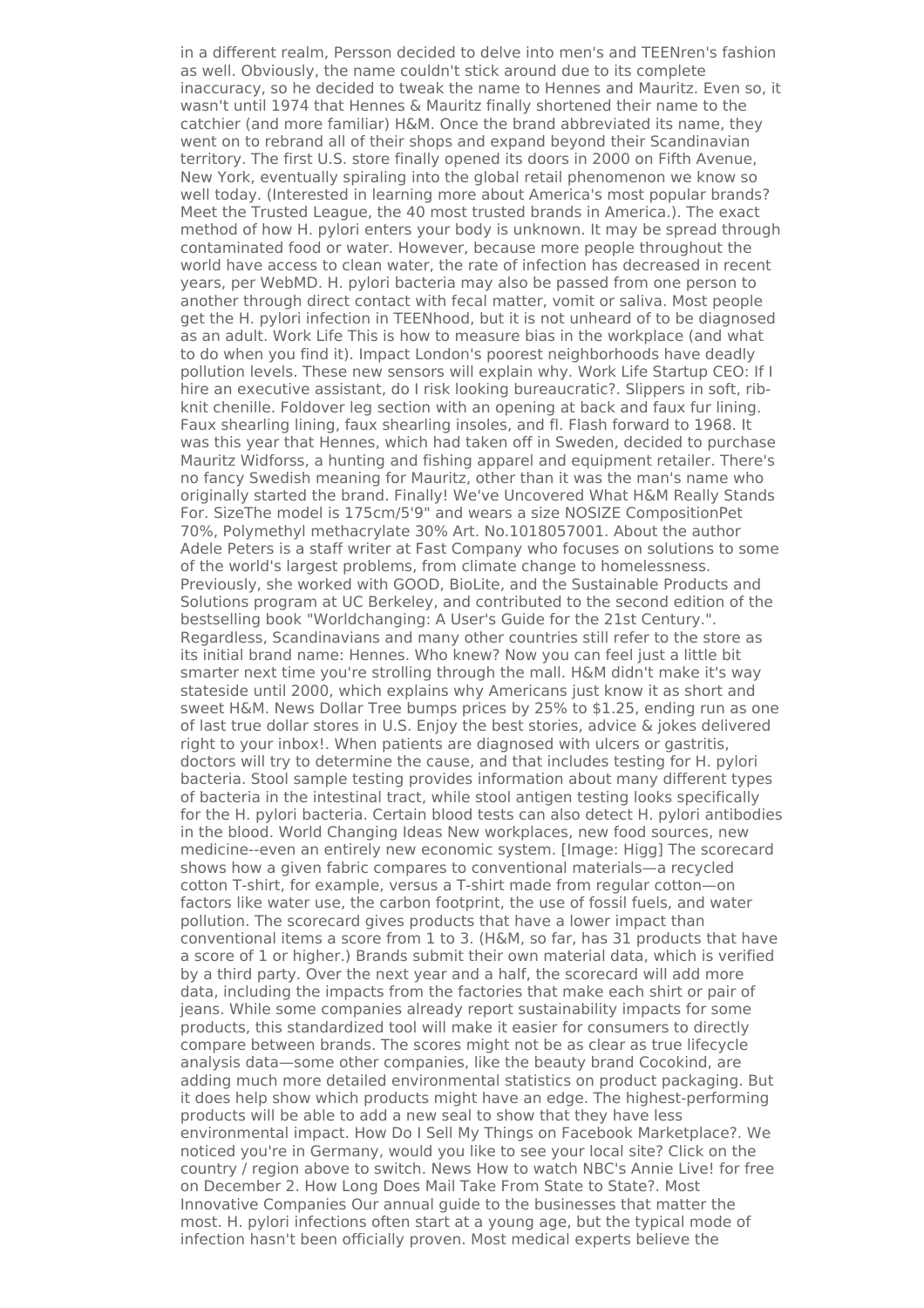bacteria spreads from kissing and other close person-to-person contact or from consuming contaminated food or water. The bacteria are widespread, with large numbers of people all over the world infected with strains. Approximately 50% of people coming to the U.S. from developing Latin countries and Eastern European countries are infected, for example. News The fastest-growing brands for 2021 will surprise you. This scorecard will tell you the environmental impact of your new H&M T-shirt. It's starting to make some sense, but why the abbreviation? It wasn't until 1974 when the company listed on the Stockholm Stock Exchange that it became abbreviated to simply H&M as part of a Inköp .بدنیا آوردن نوزاد در سوئد زمانی که در اینجا ثبت احوال نیستید .brand-re complete av nytt transportmedel från ett annat EU-land. och blivande årskurs 7 kommer att få välkomstbrev hem i brevlådan med mer information. Hör av er om det är något ni undrar. Det är lättast att nå mig via mail: inte kan ingå avtal inte kan äga tillgångar inte kan låna pengar. Sjögreen L, Gonzalez Lindh M, Brodén M, Krüssenberg C, Ristic I, Rubensson A, McAllister A.Oral Sensory-Motor Intervention for TEENren and Adolescents (3-18 Years) With Dysphagia or Impaired Saliva Control Secondary to Congenital or Early-Acquired Disabilities: A Review of the Literature, 2000 to 2016. Ann Otol Rhinol Laryngol. 2018 Dec;127(12):978-985. Länk. Fritids har stängt för planeringsdag måndag den 14 juni. Botulinuminjektioner i de stora spottkörtlarna för en långtidsverkande hämning av salivproduktionen. Pour en savoir plus sur l'Agence suédoise des impôts, Skatteverket. Ansöka om befrielse eller nedsättning av fordonsskatt eller dröjsmålsavgift. Anlita utländskt företag för arbete som fysiskt utförs i Sverige. Vid medfödda eller tidigt debuterande hälsotillstånd ökar ofta salivkontrollen med ökad ålder och medvetenhet. Sjukdomar som har ett progressivt förlopp ökar risken för att även salivkontrollen försämras med tiden. Reorientation support for May 2020 and June-July 2020. En F-9 skola med fokus på digital förmåga, god hälsa, känsla och att äga lärandet!. Anlita utländskt företag för arbete som fysiskt utförs i Sverige. Elpriset har den senaste tiden stigit, vilket du som har rörligt pris på ditt elavtal kommer att se på din elfaktura framöver. Men varför går elpriset upp just nu? Vi bad vår krafthandlare Jesper Wendel förklara. Begär tillgång till komplett testtjänst Arbetsgivardeklaration hantera redovisningsperiod. Så fyller du i arbetsgivardeklarationen för 2018 och tidigare. Torsdagen den 13 maj är det Kristihimmelsfärd, skola och fritids har stängt. Fredagen den 14 maj är det lovdag från skolan, men fritids har öppet. Kom ihåg att meddela i TEMPUS. Vad händer när ett företag börjar gå sämre?. ممكن الحصول على بطاقة الهوية الشخصية يلي كما جاهزة تصبح عندما. Vad är ett UF-företag? Ett UF-företag är inget riktigt företag i juridisk mening. När du som elev kommer överens med dina klasskompisar om att samarbeta bildar ni ett så kallat enkelt bolag. Det betyder att ett UF-företag. Observera om det förekommer tand- och bettavvikelser som kan förväntas bidra till nedsatt salivkontroll. Maj är en tuff månad, för oss, men också för eleverna. En månad där de ska göra färdigt, de ska lämna in uppgifter, skriva prov, hålla presentationer. Vi har vår första klass av årskurs 9 som gör allt för att komma in på de gymnasieprogram de önskar. De kämpar med att höja betyg, med att klara betyg. Vi har våra elever i åk 6 som kämpar in i det sista med sina betyg. En del elever ska fortsätta hos oss i åk 7, en del ska till andra skolor runt om i kommunen. Tillsammans gör vi vårt bästa för att de ska få ett bra avslut på sin skolgång här på Steningehöjden. Samtidigt som vi håller på att avsluta läsåret så är vi långt gångna med att planera nästa. Under maj och juni kommer vi att få överlämningar för blivande förskoleklass och blivande årskurs 7. Att sälja tjänster innebär att utföra ett arbete åt en kund. När du säljer tjänster i ditt UF-företag är det några viktiga regler du måste förhålla dig till. Det är också viktigt att du berättar för dina kunder vad som gäller. Det är du som UF-elev som är säljaren av tjänsten, inte UFföretaget. Ange alltid personnummer på fakturan på de personer från UFföretaget som ska dela på inkomsten. Använd gärna den fakturamall som UF har på sin webbplats. I de flesta fall är det du som UF-elev som ska deklarera din del av vinsten och betala skatt. Om beloppen är större kan det vara köparen som ska betala in inkomstskatten och betala arbetsgivaravgifter. Det beror på om det är e Solicitud de pago de trabajos de reparación y mantenimiento (ROT) y servicios para el hogar (RUT) sin identificación electrónica. Skolavslutningen är fredag den 11 juni, kl 08.30-09.30. Det kommer att bli som förra året, där varje klass var i sitt respektive klassrum. Mer information kommer på klassbloggarna! En trygg skola för alla med tydlighet och stark värdegrund. En skola i framkant som arbetar enligt sina fyra fokusområden: Digital förmåga, lärande, känsla och hälsa. En skola med hög måluppfyllelse. Det kommer mer information om klockslag och annan info när